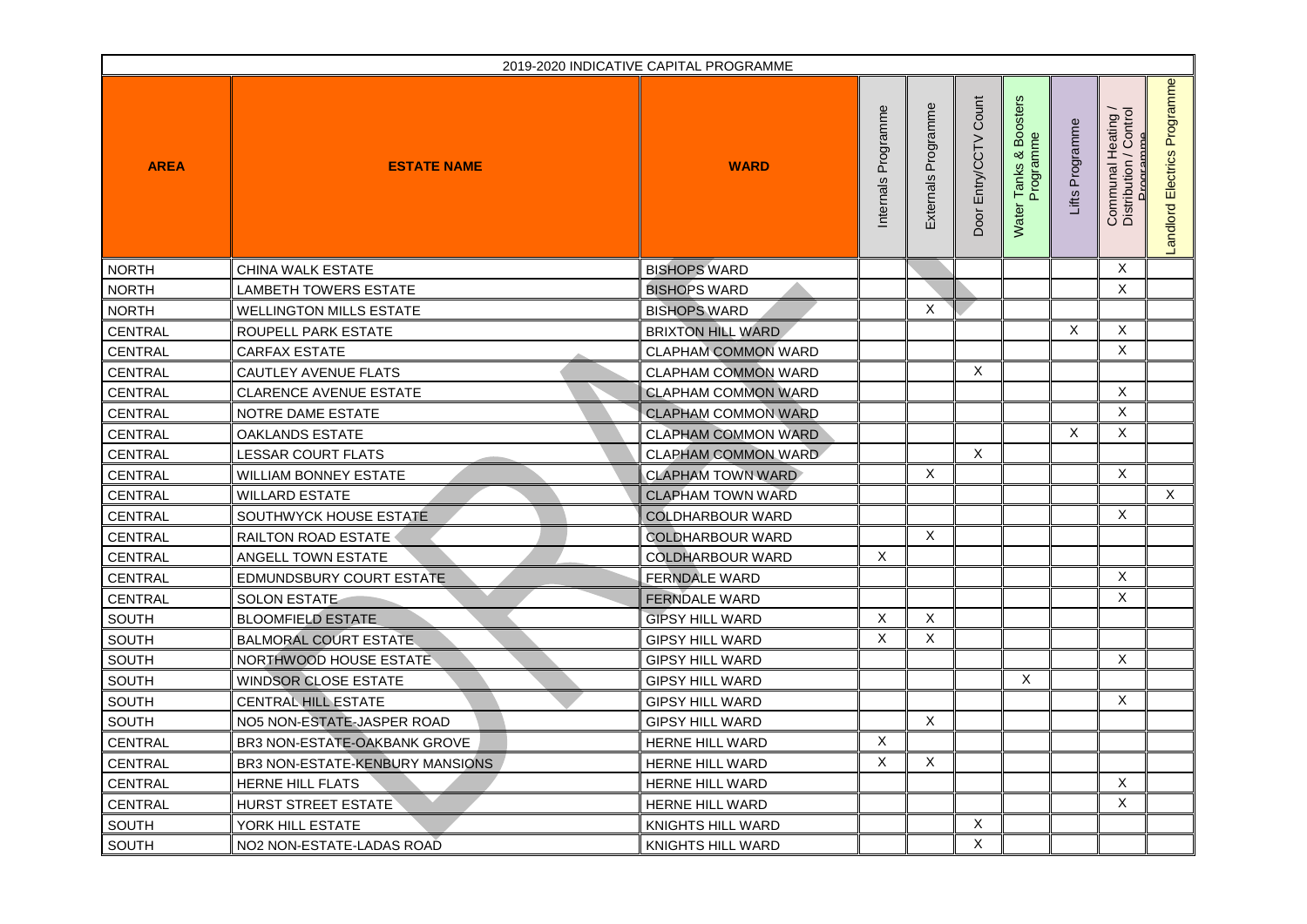| 2019-2020 INDICATIVE CAPITAL PROGRAMME |                                   |                          |                        |                                     |                                    |                                                            |                    |                                              |                                    |
|----------------------------------------|-----------------------------------|--------------------------|------------------------|-------------------------------------|------------------------------------|------------------------------------------------------------|--------------------|----------------------------------------------|------------------------------------|
| <b>AREA</b>                            | <b>ESTATE NAME</b>                | <b>WARD</b>              | Programme<br>Internals | Φ<br>rogramm<br>௳<br>rnals<br>Exter | Count<br>Entry/CCTV<br><b>Door</b> | osters<br>$\circ$<br>Programme<br>മ്<br>య<br>anks<br>Water | Programme<br>Lifts | Communal Heating /<br>Distribution / Control | Programme<br>Electrics<br>Landlord |
| <b>SOUTH</b>                           | NO2 NON-ESTATE-MOUNT VILLAS       | <b>KNIGHTS HILL WARD</b> | X                      | X                                   |                                    |                                                            |                    |                                              |                                    |
| <b>SOUTH</b>                           | NO2 NON-ESTATE-TIVOLI ROAD        | KNIGHTS HILL WARD        |                        |                                     | $\mathsf{X}$                       |                                                            |                    |                                              |                                    |
| <b>SOUTH</b>                           | NO2 NON-ESTATE-ELDERBERRY GROVE   | <b>KNIGHTS HILL WARD</b> |                        | X                                   |                                    |                                                            |                    |                                              |                                    |
| <b>SOUTH</b>                           | <b>LINTON GROVE ESTATE</b>        | <b>KNIGHTS HILL WARD</b> |                        |                                     | X                                  |                                                            |                    |                                              |                                    |
| <b>SOUTH</b>                           | JOE HUNTE COURT ESTATE            | <b>KNIGHTS HILL WARD</b> |                        |                                     |                                    |                                                            |                    | X                                            |                                    |
| <b>SOUTH</b>                           | NO4 NON-ESTATE-CROWN DALE         | <b>KNIGHTS HILL WARD</b> |                        | X                                   |                                    |                                                            |                    |                                              |                                    |
| <b>SOUTH</b>                           | NO4 NON-ESTATE-DASSETT ROAD       | <b>KNIGHTS HILL WARD</b> |                        | X                                   |                                    |                                                            |                    |                                              |                                    |
| <b>SOUTH</b>                           | NO4 NON-ESTATE-FURNEAUX AVENUE    | <b>KNIGHTS HILL WARD</b> |                        | X                                   |                                    |                                                            |                    |                                              |                                    |
| <b>SOUTH</b>                           | NO4 NON-ESTATE-KNIGHTS HILL       | KNIGHTS HILL WARD        |                        | X                                   |                                    |                                                            |                    |                                              |                                    |
| <b>SOUTH</b>                           | NO4 NON-ESTATE-LEIGHAM COURT ROAD | KNIGHTS HILL WARD        | X                      | X                                   |                                    |                                                            |                    | X                                            |                                    |
| <b>SOUTH</b>                           | NO4 NON-ESTATE-ST VINCENT CLOSE   | <b>KNIGHTS HILL WARD</b> | X                      | X                                   |                                    |                                                            |                    |                                              |                                    |
| <b>SOUTH</b>                           | NO4 NON-ESTATE-TIVOLI ROAD        | <b>KNIGHTS HILL WARD</b> |                        | X                                   |                                    |                                                            |                    |                                              |                                    |
| <b>NORTH</b>                           | <b>FENWICK ESTATE</b>             | <b>LARKHALL WARD</b>     |                        |                                     |                                    |                                                            |                    | X                                            |                                    |
| NORTH                                  | <b>SPRINGFIELD ESTATE</b>         | <b>LARKHALL WARD</b>     |                        |                                     |                                    |                                                            |                    | X                                            |                                    |
| <b>NORTH</b>                           | NL2 NON-ESTATE-AULTON PLACE       | <b>PRINCES WARD</b>      |                        | X                                   |                                    |                                                            |                    |                                              |                                    |
| <b>NORTH</b>                           | NL2 NON-ESTATE-BROOK DRIVE        | <b>PRINCES WARD</b>      |                        | X                                   |                                    |                                                            |                    |                                              |                                    |
| <b>NORTH</b>                           | NL2 NON-ESTATE-BROOK DRIVE        | <b>PRINCES WARD</b>      |                        | X                                   |                                    |                                                            |                    |                                              |                                    |
| <b>NORTH</b>                           | NL2 NON-ESTATE-KENNINGTON LANE    | <b>PRINCES WARD</b>      |                        | X                                   |                                    |                                                            |                    |                                              |                                    |
| <b>NORTH</b>                           | NL2 NON-ESTATE-KENNINGTON ROAD    | <b>PRINCES WARD</b>      |                        | X                                   |                                    |                                                            |                    |                                              |                                    |
| <b>NORTH</b>                           | NL2 NON-ESTATE-MONKTON STREET     | <b>PRINCES WARD</b>      |                        | X                                   |                                    |                                                            |                    |                                              |                                    |
| NORTH                                  | NL2 NON-ESTATE-OAKDEN STREET      | <b>PRINCES WARD</b>      |                        | X                                   |                                    |                                                            |                    |                                              |                                    |
| <b>NORTH</b>                           | NL2 NON-ESTATE-REEDWORTH STREET   | <b>PRINCES WARD</b>      |                        | X                                   |                                    |                                                            |                    |                                              |                                    |
| NORTH                                  | NL2 NON-ESTATE-RENFREW ROAD       | <b>PRINCES WARD</b>      |                        | X                                   |                                    |                                                            |                    |                                              |                                    |
| <b>NORTH</b>                           | NL2 NON-ESTATE-SULLIVAN ROAD      | <b>PRINCES WARD</b>      |                        | X                                   |                                    |                                                            |                    |                                              |                                    |
| <b>NORTH</b>                           | NL2 NON-ESTATE-WINCOTT STREET     | <b>PRINCES WARD</b>      |                        | X                                   |                                    |                                                            |                    |                                              |                                    |
| <b>NORTH</b>                           | <b>COTTON GARDENS ESTATE</b>      | <b>PRINCES WARD</b>      |                        |                                     |                                    |                                                            |                    | X                                            |                                    |
| <b>SOUTH</b>                           | ST4 NON-ESTATE-BABINGTON ROAD     | <b>ST LEONARDS WARD</b>  | X                      |                                     |                                    |                                                            |                    |                                              |                                    |
| <b>SOUTH</b>                           | ST4 NON-ESTATE-BARROW ROAD        | <b>ST LEONARDS WARD</b>  | X                      |                                     |                                    |                                                            |                    |                                              |                                    |
| <b>SOUTH</b>                           | ST4 NON-ESTATE-BOURNEVALE ROAD    | <b>ST LEONARDS WARD</b>  | X                      |                                     |                                    |                                                            |                    |                                              |                                    |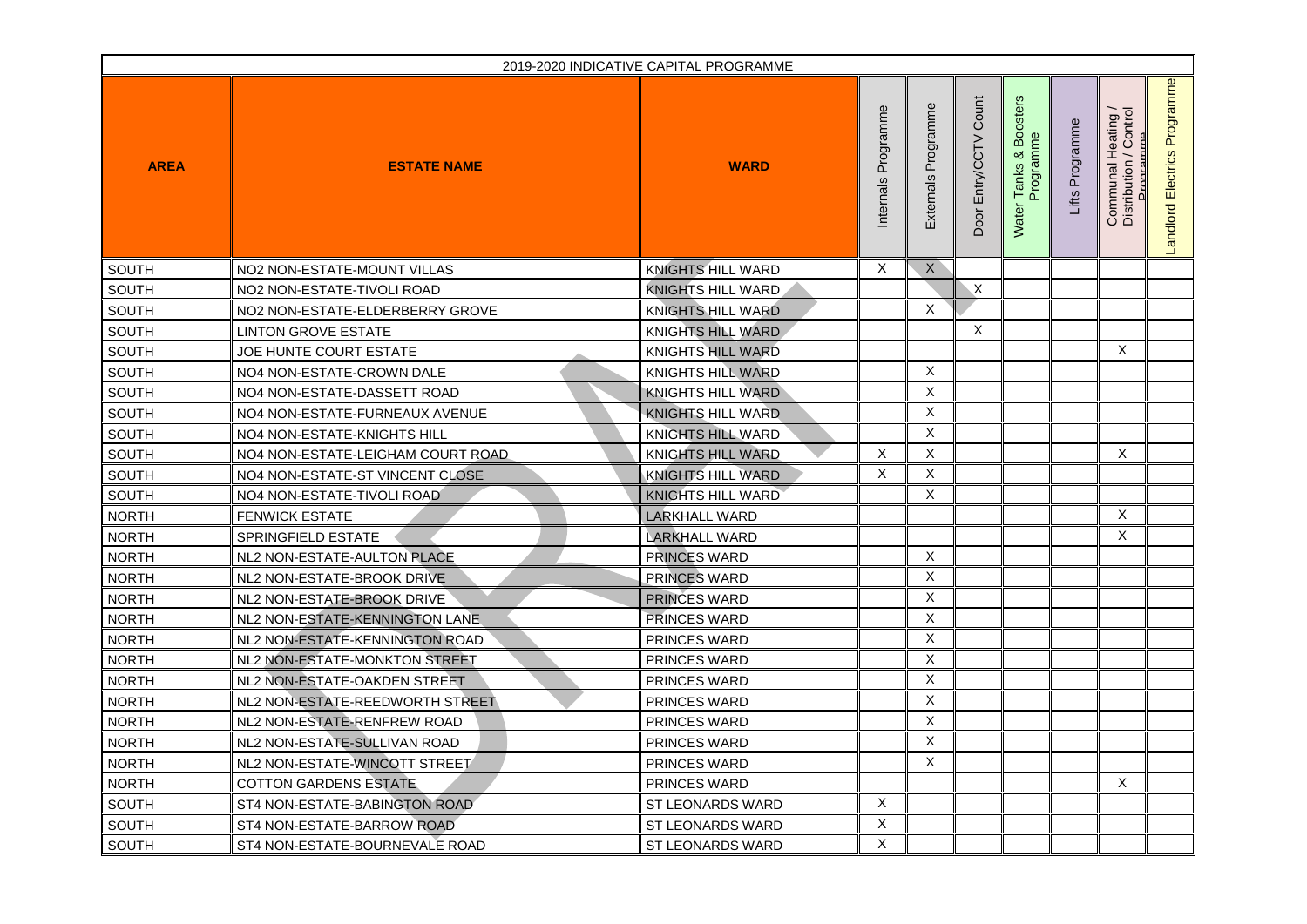| 2019-2020 INDICATIVE CAPITAL PROGRAMME |                                       |                             |                        |                                  |                             |                                                          |                                   |                                                                  |                                   |
|----------------------------------------|---------------------------------------|-----------------------------|------------------------|----------------------------------|-----------------------------|----------------------------------------------------------|-----------------------------------|------------------------------------------------------------------|-----------------------------------|
| <b>AREA</b>                            | <b>ESTATE NAME</b>                    | <b>WARD</b>                 | Programme<br>Internals | Φ<br>media<br>൧<br>rnals<br>Exte | Count<br>Entry/CCTV<br>Door | sters<br>$\circ$<br>Programme<br>മ<br>య<br>anks<br>Water | rogramme<br>$\mathbf{a}$<br>Lifts | Communal Heating /<br>Distribution / Control<br><b>Programme</b> | Programme<br>Electrics<br>andlord |
| <b>SOUTH</b>                           | ST4 NON-ESTATE-CONYERS ROAD           | <b>ST LEONARDS WARD</b>     | X                      |                                  |                             |                                                          |                                   |                                                                  |                                   |
| <b>SOUTH</b>                           | ST4 NON-ESTATE-ESTREHAM ROAD          | ST LEONARDS WARD            | X                      |                                  |                             |                                                          |                                   |                                                                  |                                   |
| <b>SOUTH</b>                           | ST4 NON-ESTATE-FAIRMILE AVENUE        | <b>ST LEONARDS WARD</b>     | X                      |                                  |                             |                                                          |                                   |                                                                  |                                   |
| <b>SOUTH</b>                           | ST4 NON-ESTATE-FERRERS ROAD           | ST LEONARDS WARD            | X                      |                                  |                             |                                                          |                                   |                                                                  |                                   |
| <b>SOUTH</b>                           | ST4 NON-ESTATE-GLENEAGLE ROAD         | <b>ST LEONARDS WARD</b>     | X                      |                                  |                             |                                                          |                                   |                                                                  |                                   |
| <b>SOUTH</b>                           | ST4 NON-ESTATE-GLENELDON ROAD         | <b>ST LEONARDS WARD</b>     | X                      |                                  |                             |                                                          |                                   |                                                                  |                                   |
| <b>SOUTH</b>                           | ST4 NON-ESTATE-GREYHOUND LANE         | <b>ST LEONARDS WARD</b>     | X                      |                                  |                             |                                                          |                                   |                                                                  |                                   |
| <b>SOUTH</b>                           | ST4 NON-ESTATE-LEWIN ROAD             | <b>ST LEONARDS WARD</b>     | X                      |                                  |                             |                                                          |                                   |                                                                  |                                   |
| <b>SOUTH</b>                           | ST4 NON-ESTATE-NATAL ROAD             | <b>ST LEONARDS WARD</b>     | X                      |                                  |                             |                                                          |                                   |                                                                  |                                   |
| <b>SOUTH</b>                           | ST4 NON-ESTATE-PATHFIELD ROAD         | <b>ST LEONARDS WARD</b>     | X                      |                                  |                             |                                                          |                                   |                                                                  |                                   |
| <b>SOUTH</b>                           | ST4 NON-ESTATE-PRENTIS ROAD           | <b>ST LEONARDS WARD</b>     | X                      |                                  |                             |                                                          |                                   |                                                                  |                                   |
| <b>SOUTH</b>                           | ST4 NON-ESTATE-RIGGINDALE ROAD        | <b>ST LEONARDS WARD</b>     | X                      |                                  |                             |                                                          |                                   |                                                                  |                                   |
| <b>SOUTH</b>                           | ST4 NON-ESTATE-ROTHERHILL AVENUE      | <b>ST LEONARDS WARD</b>     | X                      |                                  |                             |                                                          |                                   |                                                                  |                                   |
| SOUTH                                  | ST4 NON-ESTATE-TOOTING BEC GARDENS    | <b>ST LEONARDS WARD</b>     | X                      |                                  |                             |                                                          |                                   |                                                                  |                                   |
| <b>SOUTH</b>                           | ST4 NON-ESTATE-LEONARD ROAD           | <b>ST LEONARDS WARD</b>     | X                      |                                  |                             |                                                          |                                   |                                                                  |                                   |
| <b>SOUTH</b>                           | THE GLEBE SHELTERED                   | <b>ST LEONARDS WARD</b>     |                        |                                  |                             |                                                          |                                   | X                                                                |                                   |
| <b>NORTH</b>                           | <b>SPURGEON ESTATE</b>                | <b>STOCKWELL WARD</b>       |                        |                                  |                             |                                                          |                                   | X                                                                |                                   |
| <b>NORTH</b>                           | <b>MURSELL ESTATE</b>                 | <b>STOCKWELL WARD</b>       |                        |                                  | $\mathsf{X}$                |                                                          |                                   | X                                                                | X.                                |
| <b>NORTH</b>                           | SOUTH LAMBETH ESTATE                  | <b>STOCKWELL WARD</b>       |                        |                                  | $\mathsf{X}$                |                                                          |                                   |                                                                  |                                   |
| <b>NORTH</b>                           | SPURGEON ESTATE-KELVEDON HOUSE-CRADLE | <b>STOCKWELL WARD</b>       |                        | X                                |                             |                                                          |                                   |                                                                  |                                   |
| <b>SOUTH</b>                           | <b>CLAREMONT ESTATE EAST</b>          | <b>STREATHAM HILL WARD</b>  |                        |                                  |                             |                                                          |                                   |                                                                  | X                                 |
| <b>SOUTH</b>                           | <b>CLAREMONT ESTATE WEST</b>          | <b>STREATHAM HILL WARD</b>  |                        |                                  |                             |                                                          |                                   |                                                                  | X                                 |
| <b>SOUTH</b>                           | LEIGHAM COURT ESTATE                  | <b>STREATHAM HILL WARD</b>  |                        | X                                |                             |                                                          |                                   |                                                                  |                                   |
| <b>SOUTH</b>                           | <b>PALACE ROAD ESTATE</b>             | <b>STREATHAM HILL WARD</b>  |                        | X                                |                             | X                                                        |                                   | X                                                                | X                                 |
| <b>SOUTH</b>                           | <b>CHRISTCHURCH ROAD ESTATE</b>       | <b>STREATHAM HILL WARD</b>  | X                      |                                  |                             |                                                          |                                   |                                                                  |                                   |
| <b>SOUTH</b>                           | ROUPELL ROAD ESTATE                   | <b>STREATHAM HILL WARD</b>  |                        | X                                |                             |                                                          |                                   |                                                                  |                                   |
| <b>SOUTH</b>                           | ST4 NON-ESTATE-ABERCAIRN ROAD         | <b>STREATHAM SOUTH WARD</b> | X                      |                                  |                             |                                                          |                                   |                                                                  |                                   |
| <b>SOUTH</b>                           | ST4 NON-ESTATE-ABERFOYLE ROAD         | <b>STREATHAM SOUTH WARD</b> | X                      |                                  |                             |                                                          |                                   |                                                                  |                                   |
| <b>SOUTH</b>                           | ST4 NON-ESTATE-ARRAGON GARDENS        | <b>STREATHAM SOUTH WARD</b> | X                      |                                  |                             |                                                          |                                   |                                                                  |                                   |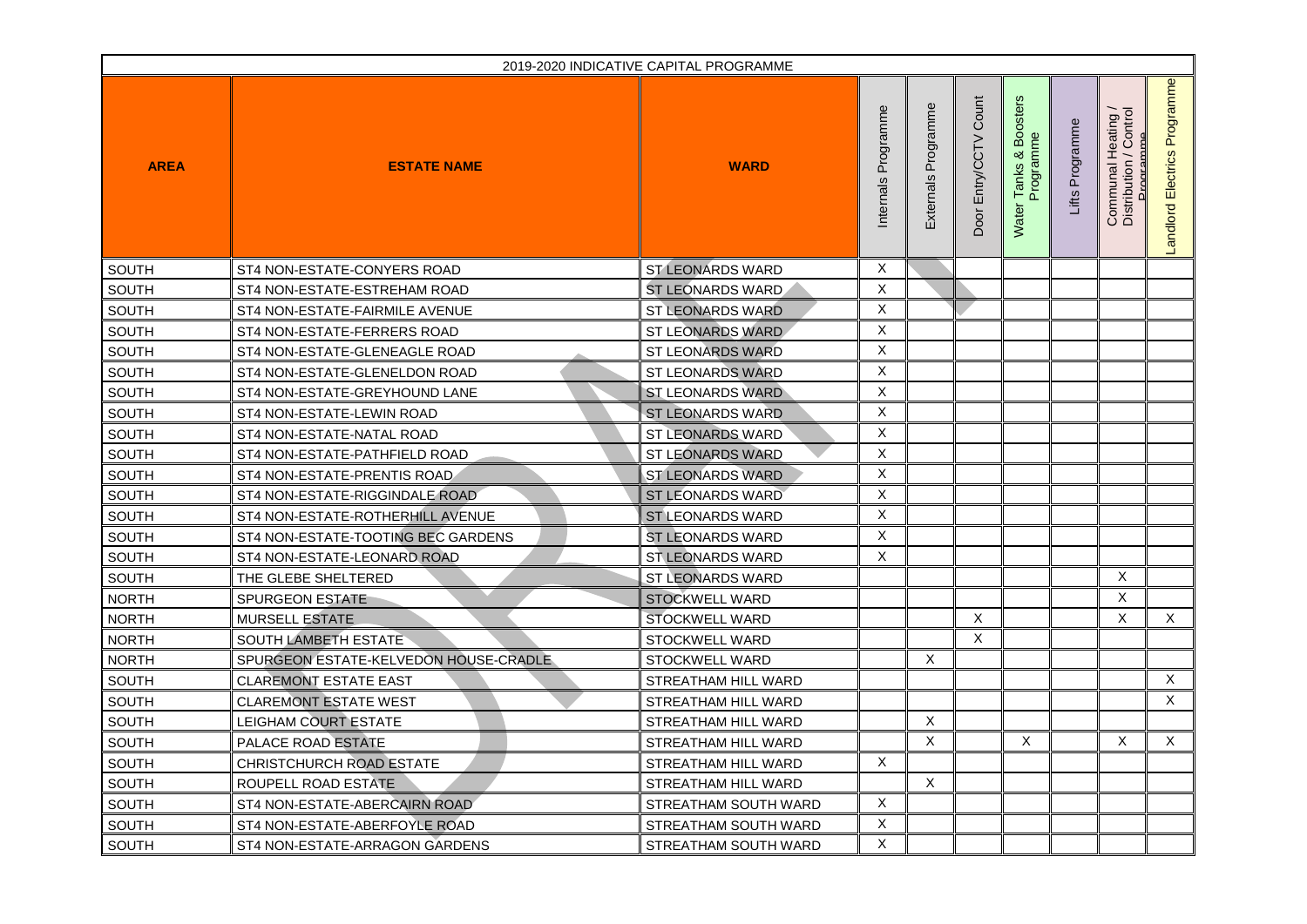| 2019-2020 INDICATIVE CAPITAL PROGRAMME |                                          |                             |                        |                                            |                             |                                                          |                    |                                                                  |                                   |
|----------------------------------------|------------------------------------------|-----------------------------|------------------------|--------------------------------------------|-----------------------------|----------------------------------------------------------|--------------------|------------------------------------------------------------------|-----------------------------------|
| <b>AREA</b>                            | <b>ESTATE NAME</b>                       | <b>WARD</b>                 | Programme<br>Internals | Φ<br>media<br>൧<br>r <sub>na</sub><br>Exte | Count<br>Entry/CCTV<br>Door | sters<br>$\circ$<br>Programme<br>മ<br>య<br>anks<br>Water | Programme<br>Lifts | Communal Heating /<br>Distribution / Control<br><b>Programme</b> | Programme<br>Electrics<br>andlord |
| <b>SOUTH</b>                           | ST4 NON-ESTATE-BALDRY GARDENS            | STREATHAM SOUTH WARD        | X                      |                                            |                             |                                                          |                    |                                                                  |                                   |
| <b>SOUTH</b>                           | ST4 NON-ESTATE-BRAESIDE ROAD             | <b>STREATHAM SOUTH WARD</b> | X                      |                                            |                             |                                                          |                    |                                                                  |                                   |
| <b>SOUTH</b>                           | ST4 NON-ESTATE-BUCKLEIGH ROAD            | STREATHAM SOUTH WARD        | X                      |                                            |                             |                                                          |                    |                                                                  |                                   |
| <b>SOUTH</b>                           | ST4 NON-ESTATE-CANMORE GARDENS           | STREATHAM SOUTH WARD        | X                      |                                            |                             |                                                          |                    |                                                                  |                                   |
| <b>SOUTH</b>                           | ST4 NON-ESTATE-CARNFORTH ROAD            | STREATHAM SOUTH WARD        | X                      |                                            |                             |                                                          |                    |                                                                  |                                   |
| <b>SOUTH</b>                           | ST4 NON-ESTATE-CHURCHMORE ROAD           | STREATHAM SOUTH WARD        | X                      |                                            |                             |                                                          |                    |                                                                  |                                   |
| <b>SOUTH</b>                           | ST4 NON-ESTATE-COLMER ROAD               | <b>STREATHAM SOUTH WARD</b> | X                      |                                            |                             |                                                          |                    |                                                                  |                                   |
| <b>SOUTH</b>                           | ST4 NON-ESTATE-COPLEY PARK               | STREATHAM SOUTH WARD        | X                      |                                            |                             |                                                          |                    |                                                                  |                                   |
| <b>SOUTH</b>                           | ST4 NON-ESTATE-DANBROOK ROAD             | <b>STREATHAM SOUTH WARD</b> | X                      |                                            |                             |                                                          |                    |                                                                  |                                   |
| <b>SOUTH</b>                           | ST4 NON-ESTATE-EARDLEY ROAD              | STREATHAM SOUTH WARD        | X                      |                                            |                             |                                                          |                    |                                                                  |                                   |
| <b>SOUTH</b>                           | ST4 NON-ESTATE-ELLISON ROAD              | STREATHAM SOUTH WARD        | X                      |                                            |                             |                                                          |                    |                                                                  |                                   |
| <b>SOUTH</b>                           | ST4 NON-ESTATE-FARMHOUSE ROAD            | <b>STREATHAM SOUTH WARD</b> | X                      |                                            |                             |                                                          |                    |                                                                  |                                   |
| <b>SOUTH</b>                           | ST4 NON-ESTATE-FARNINGHAM COURT          | <b>STREATHAM SOUTH WARD</b> | X                      |                                            |                             |                                                          |                    |                                                                  |                                   |
| SOUTH                                  | ST4 NON-ESTATE-GLENISTER PARK ROAD       | <b>STREATHAM SOUTH WARD</b> | X                      |                                            |                             |                                                          |                    |                                                                  |                                   |
| <b>SOUTH</b>                           | ST4 NON-ESTATE-GRANTON ROAD              | STREATHAM SOUTH WARD        | X                      |                                            |                             |                                                          |                    |                                                                  |                                   |
| <b>SOUTH</b>                           | ST4 NON-ESTATE-GREYHOUND LANE            | STREATHAM SOUTH WARD        | X                      |                                            |                             |                                                          |                    |                                                                  |                                   |
| <b>SOUTH</b>                           | ST4 NON-ESTATE-HAWKHURST ROAD            | <b>STREATHAM SOUTH WARD</b> | X                      |                                            |                             |                                                          |                    |                                                                  |                                   |
| <b>SOUTH</b>                           | ST4 NON-ESTATE-HEPWORTH ROAD             | <b>STREATHAM SOUTH WARD</b> | X                      |                                            |                             |                                                          |                    |                                                                  |                                   |
| <b>SOUTH</b>                           | ST4 NON-ESTATE-HEYBRIDGE AVENUE          | <b>STREATHAM SOUTH WARD</b> | X                      |                                            |                             |                                                          |                    |                                                                  |                                   |
| <b>SOUTH</b>                           | ST4 NON-ESTATE-KEMPSHOTT ROAD            | <b>STREATHAM SOUTH WARD</b> | X                      |                                            |                             |                                                          |                    |                                                                  |                                   |
| <b>SOUTH</b>                           | ST4 NON-ESTATE-LARBERT ROAD              | STREATHAM SOUTH WARD        | X                      |                                            |                             |                                                          |                    |                                                                  |                                   |
| <b>SOUTH</b>                           | ST4 NON-ESTATE-LONESOME DEPOT TRAVELLERS | <b>STREATHAM SOUTH WARD</b> | X                      |                                            |                             |                                                          |                    |                                                                  |                                   |
| <b>SOUTH</b>                           | ST4 NON-ESTATE-MEADFOOT ROAD             | <b>STREATHAM SOUTH WARD</b> | X                      |                                            |                             |                                                          |                    |                                                                  |                                   |
| <b>SOUTH</b>                           | ST4 NON-ESTATE-NORTHANGER ROAD           | <b>STREATHAM SOUTH WARD</b> | X                      |                                            |                             |                                                          |                    |                                                                  |                                   |
| <b>SOUTH</b>                           | ST4 NON-ESTATE-RUNNYMEDE CRESCENT        | <b>STREATHAM SOUTH WARD</b> | X                      |                                            |                             |                                                          |                    |                                                                  |                                   |
| <b>SOUTH</b>                           | ST4 NON-ESTATE-SHERWOOD AVENUE           | <b>STREATHAM SOUTH WARD</b> | X                      |                                            |                             |                                                          |                    |                                                                  |                                   |
| <b>SOUTH</b>                           | ST4 NON-ESTATE-STRATHBROOK ROAD          | <b>STREATHAM SOUTH WARD</b> | X                      |                                            |                             |                                                          |                    |                                                                  |                                   |
| <b>SOUTH</b>                           | ST4 NON-ESTATE-STREATHAM HIGH ROAD       | <b>STREATHAM SOUTH WARD</b> | X                      |                                            |                             |                                                          |                    |                                                                  |                                   |
| <b>SOUTH</b>                           | ST4 NON-ESTATE-STREATHAM VALE            | <b>STREATHAM SOUTH WARD</b> | X                      |                                            |                             |                                                          |                    |                                                                  |                                   |